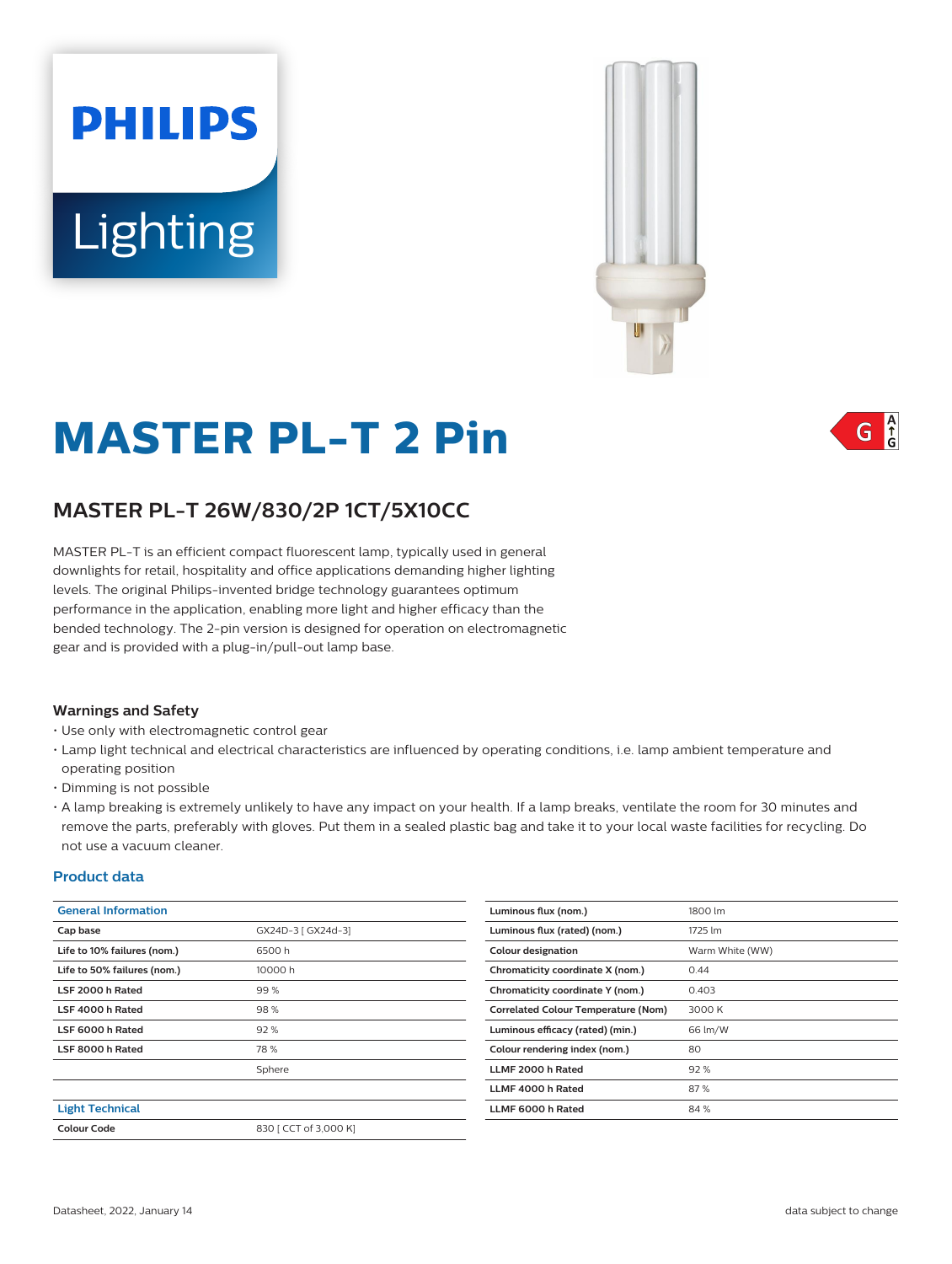# **MASTER PL-T 2 Pin**

| LLMF 8000 h Rated               | 81%    |
|---------------------------------|--------|
|                                 |        |
| <b>Operating and Electrical</b> |        |
| Power (Rated) (Nom)             | 26.9 W |
| Lamp current (nom.)             | 0.335A |
|                                 |        |
| <b>Temperature</b>              |        |
| Design temperature (nom.)       | 28 °C  |
|                                 |        |
| <b>Controls and Dimming</b>     |        |
| Dimmable                        | No     |
|                                 |        |
| <b>Mechanical and Housing</b>   |        |
| Cap-base information            | 2P     |
|                                 |        |
| <b>Approval and Application</b> |        |
| <b>Energy Efficiency Class</b>  | G      |

| Mercury (Hg) content (max.)        | 1.4 <sub>mg</sub>                  |  |  |
|------------------------------------|------------------------------------|--|--|
| Mercury (Hg) content (nom.)        | $1.4 \mathrm{mg}$                  |  |  |
| Energy consumption kWh/1,000 hours | 27 kWh                             |  |  |
|                                    | 423344                             |  |  |
|                                    |                                    |  |  |
| <b>Product Data</b>                |                                    |  |  |
| Full product code                  | 871150061102470                    |  |  |
| Order product name                 | MASTER PL-T 26W/830/2P 1CT/5X10BOX |  |  |
| EAN/UPC - product                  | 8711500611024                      |  |  |
| Order code                         | 61102470                           |  |  |
| SAP numerator – quantity per pack  | 1                                  |  |  |
| Numerator - packs per outer box    | 50                                 |  |  |
| <b>SAP material</b>                | 927914583071                       |  |  |
| SAP net weight (piece)             | 66.000 g                           |  |  |
| <b>ILCOS</b> code                  | FSM-26/30/1B-I-GX24d=3             |  |  |

### **Dimensional drawing**



| MASTER PL-T 26W/830/2P 1CT/<br>86.7 mm 111.0 mm 134.2 mr<br>41 mm<br>5X10BOX | Product |  | $D(max)$ A (max) B (max) C (max) |  |
|------------------------------------------------------------------------------|---------|--|----------------------------------|--|
|                                                                              |         |  |                                  |  |
|                                                                              |         |  |                                  |  |

## 500 µW per 5 nm per lm W per 5 nm per lm 400 300 200 100 λ nm 300 400 500 600 700

### **LDPB\_PLT2PN\_830-Spectral power distribution B/W**

**Lightcolour /830**

| ≃<br>Õ                   |  |
|--------------------------|--|
| MASTER PL-T 26W/830/2P1C |  |
| <b>Photometric data</b>  |  |





134.2 mm